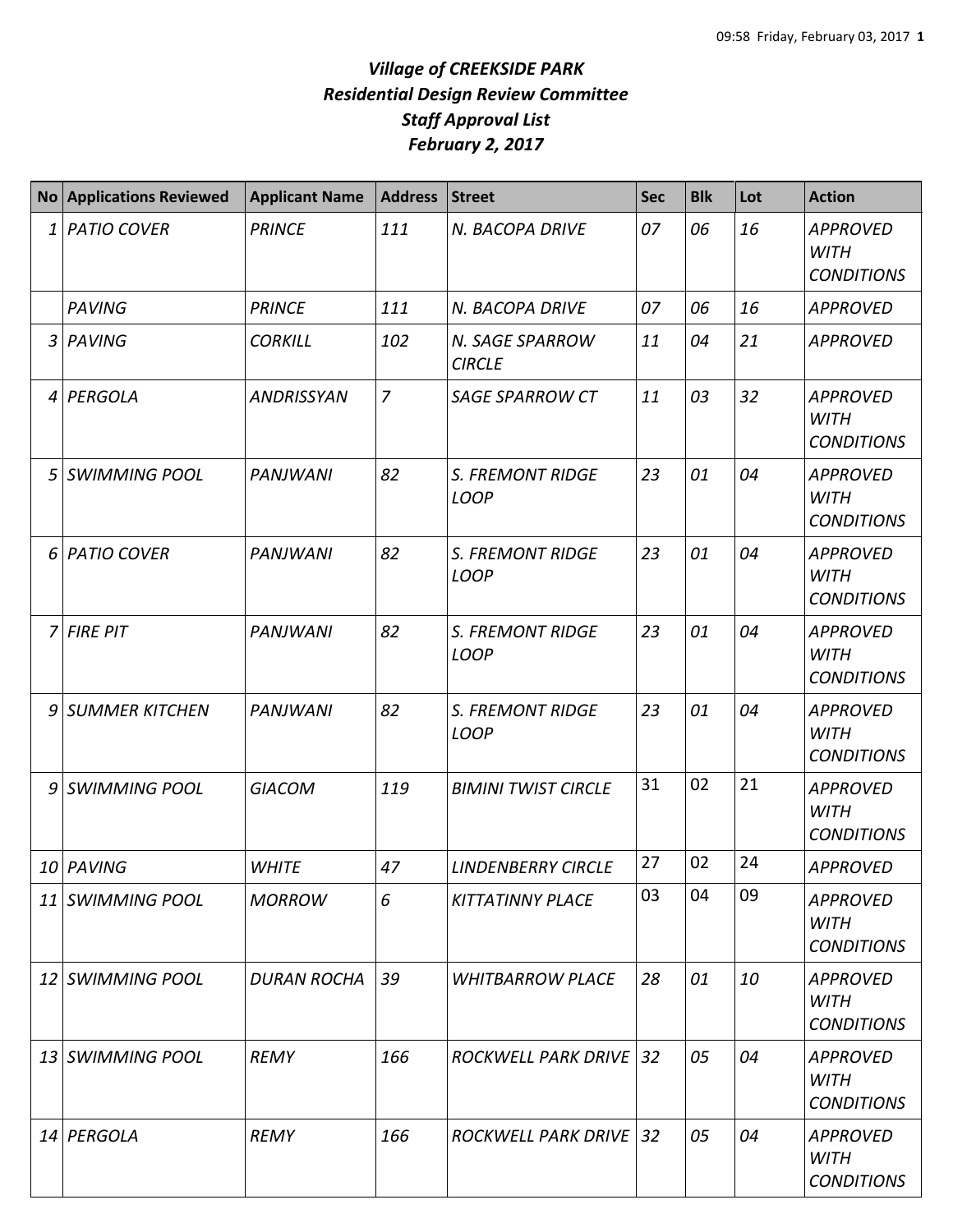| <b>No</b> | <b>Applications Reviewed</b>             | <b>Applicant Name</b>             | <b>Address</b> | <b>Street</b>                          | <b>Sec</b> | <b>Blk</b> | Lot | <b>Action</b>                                       |
|-----------|------------------------------------------|-----------------------------------|----------------|----------------------------------------|------------|------------|-----|-----------------------------------------------------|
| 15        | PERGOLA                                  | <b>REMY</b>                       | 166            | <b>ROCKWELL PARK DRIVE</b>             | 32         | 05         | 04  | <b>APPROVED</b>                                     |
| 16        | <b>SUMMER KITCHEN</b>                    | <b>REMY</b>                       | 166            | <b>ROCKWELL PARK DRIVE</b>             | 32         | 05         | 04  | <b>APPROVED</b><br><b>WITH</b><br><b>CONDITIONS</b> |
| 17        | PAVING                                   | <b>BIVENS</b>                     | $\overline{7}$ | <b>BUTTERNUT GROVE</b><br><b>PLACE</b> | 04         | 01         | 11  | <b>APPROVED AS</b><br><b>SUBMITTED</b>              |
| 18        | <b>PLAY STRUCTURE</b>                    | <b>ROCHA</b>                      | 39             | <b>WHITBARROW PLACE</b>                | 28         | 01         | 10  | <b>APPROVED</b><br><b>WITH</b><br><b>CONDITIONS</b> |
|           | 19 FIREPLACE                             | <b>SMITH</b>                      | 15             | <b>SOLEBROOK PATH</b>                  | 14         | 02         | 04  | <b>APPROVED</b><br><b>WITH</b><br><b>CONDITIONS</b> |
|           | 20 FENCE                                 | <b>SMITH</b>                      | 15             | <b>SOLEBROOK PATH</b>                  | 14         | 02         | 04  | <b>APPROVED</b><br><b>WITH</b><br><b>CONDITIONS</b> |
| 21        | PAVING                                   | <b>SMITH</b>                      | 15             | <b>SOLEBROOK PATH</b>                  | 14         | 02         | 04  | <b>APPROVED</b>                                     |
| 22        | <b>SWIMMING POOL</b>                     | <b>LEON</b>                       | $\overline{7}$ | E. TWIN PONDS COURT                    | 10         | 01         | 40  | <b>APPROVED</b><br><b>WITH</b><br><b>CONDITIONS</b> |
| 23        | <b>SUMMER KITCHEN</b>                    | <b>GREENE</b>                     | 79             | W. CANYON WREN<br><b>CIRCLE</b>        | 13         | 01         | 28  | <b>APPROVED</b><br><b>WITH</b><br><b>CONDITIONS</b> |
| 24        | <b>PLAY STRUCTURE</b>                    | <b>DOMINGUEZ</b><br><b>CAMARA</b> | 14             | <b>CABIN GATE PLACE</b>                | 20         | 01         | 12  | <b>APPROVED</b>                                     |
|           | 25 FENCE                                 | PATEL                             | 26             | <b>RIVER RIDGE LOOP</b>                | 03         | 01         | 07  | <b>APPROVED</b><br><b>WITH</b><br><b>CONDITIONS</b> |
|           | 26 PLAY STRUCTURE                        | <b>MARQUEZ</b>                    | 55             | <b>TWIN PONDS PLACE</b>                | 10         | 01         | 07  | <b>APPROVED</b><br><b>WITH</b><br><b>CONDITIONS</b> |
| 27        | <b>SWIMMING POOL</b>                     | <b>SCHNEIDER</b>                  | 23             | <b>ARGOSY BEND PLACE</b>               | 24         | 01         | 32  | <b>APPROVED</b><br><b>WITH</b><br><b>CONDITINOS</b> |
|           | 28 HOME IMPROVEMENT<br><b>INCIDENTAL</b> | <b>WEEMS</b>                      | 63             | SHALLOWFORD PLACE                      | 11         | 01         | 08  | <b>APPROVED</b><br><b>WITH</b><br><b>CONDITIONS</b> |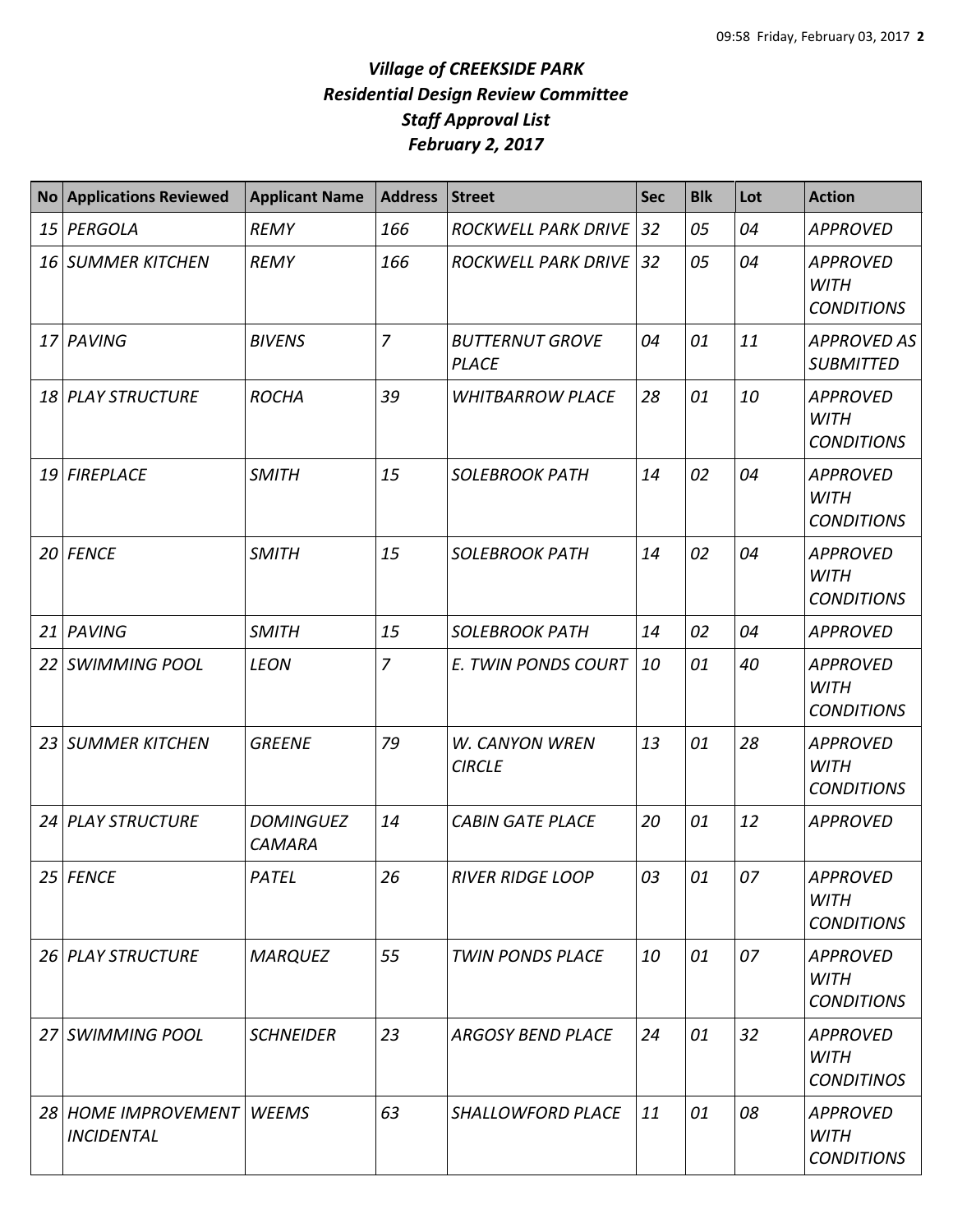| <b>No</b> | <b>Applications Reviewed</b>            | <b>Applicant Name</b> | <b>Address</b> | <b>Street</b>                          | <b>Sec</b> | <b>Blk</b> | Lot | <b>Action</b>                                       |
|-----------|-----------------------------------------|-----------------------|----------------|----------------------------------------|------------|------------|-----|-----------------------------------------------------|
|           | 29 SWIMMING POOL                        | <b>HOLBERG</b>        | 26             | <b>GARDEN PATH PLACE</b>               | 09         | 01         | 09  | <b>APPROVED</b><br><b>WITH</b><br><b>CONDITIONS</b> |
|           | 30 SWIMMING POOL                        | <b>QUIGLEY</b>        | 30             | <b>DANBY PLACE</b>                     | 06         | 01         | 27  | <b>APPROVED</b><br><b>WITH</b><br><b>CONDITIONS</b> |
|           | 31 SWIMMING POOL                        | <b>DAERR</b>          | 111            | <b>FINN CORNER WAY</b>                 | 03         | 03         | 12  | <b>APPROVED</b><br><b>WITH</b><br><b>CONDITIONS</b> |
|           | 32 SWIMMING POOL                        | <b>BACHMANN</b>       | 6              | <b>WOODED OVERLOOK</b><br><b>DRIVE</b> | 19         | 01         | 09  | <b>APPROVED</b><br><b>WITH</b><br><b>CONDITIONS</b> |
|           | 33 SWIMMING POOL                        | <b>SHIRREFFS</b>      | 82             | <b>VALERA RIDGE DRIVE</b>              | 31         | 01         | 30  | <b>APPROVED</b><br><b>WITH</b><br><b>CONDITIONS</b> |
| 34        | <b>TREE REMOVAL</b>                     | <b>PUJOL</b>          | 39             | PONDERA POINT DRIVE                    | 13         | 01         | 21  | <b>APPROVED</b>                                     |
|           | 35 PLAY STRUCTURE                       | <b>BARRERA</b>        | 126            | W. CRYSTAL CANYON<br><b>CIRCLE</b>     | 01         | 02         | 22  | <b>APPROVED AS</b><br><b>SUBMITTED</b>              |
|           | 36 HOME / GARAGE<br><b>CONSTRUCTION</b> | LIU                   | 206            | <b>OARWOOD PLACE</b>                   | 01         | 01         | 15  | <b>APPROVED</b><br><b>WITH</b><br><b>CONDITIONS</b> |
|           | 37 PATIO COVER                          | <b>CASTANO</b>        | 94             | N. BRAIDED BRANCH<br><b>DRIVE</b>      | 31         | 01         | 07  | <b>APPROVED</b><br><b>WITH</b><br><b>CONDITIONS</b> |
|           | 38 SUMMER KITCHEN                       | <b>CASTANO</b>        | 94             | N. BRAIDED BRANCH<br><b>DRIVE</b>      | 31         | 01         | 07  | <b>APPROVED</b><br><b>WITH</b><br><b>CONDITIONS</b> |
|           | 39 FIRE PLACE                           | <b>CASTANO</b>        | 94             | N. BRAIDED BRANCH<br>DRIVE             | 31         | 01         | 07  | <b>APPROVED</b><br>WITH<br><b>CONDITIONS</b>        |
|           | 40 SWIMMING POOL                        | <b>FENTON</b>         | 30             | <b>CORBEL POINT WAY</b>                | 16         | 01         | 48  | <b>APPROVED</b><br>WITH<br><b>CONDITIONS</b>        |
|           | 41   PERGOLA                            | <b>FENTON</b>         | 30             | <b>CORBEL POINT WAY</b>                | 16         | 01         | 48  | <b>APPROVED</b><br>WITH<br><b>CONDITIONS</b>        |